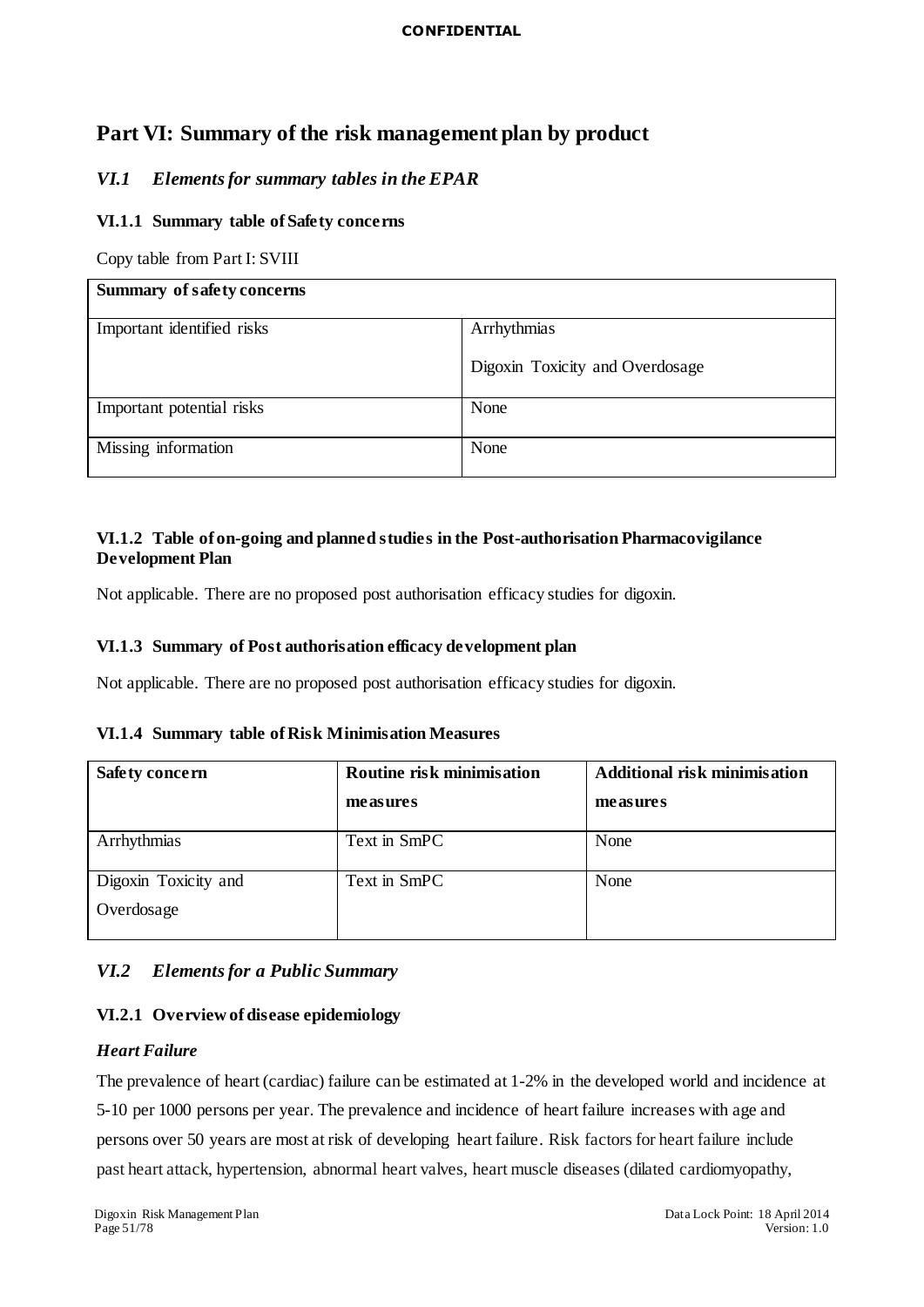#### **CONFIDENTIAL**

hypertrophic cardiomyopathy) or inflammation (myocarditis), congenital heart defects, severe lung disease, diabetes mellitus, chronic anaemia and sleep apnoea. Lifestyle factors that increase the risk of heart attack and stroke – smoking, being overweight, foods high in fat and cholesterol and physical inactivity – can also increase the risk of heart failure. In the US and England, studies have shown one year survival rates of 63-70% one year following onset of heart failure. Five year follow-up showed a survival rate of 35%.

#### *Supraventricular arrhythmias*

Digoxin is indicated in the management of certain supraventricular arrhythmias, particularly chronic atrial flutter and fibrillation. Supraventricular tachycardia (arrhythmia) is a condition presenting as a rapid heart rhythm originating at or above the atrioventricular node. A study in the US showed an incidence of atrial fibrillation to range of 3.68 per 1000 person years which was consistent those reported from other countries including Canada, Scotland, and the United Kingdom. The current estimate of the prevalence of atrial fibrillation (AF) in the developed world is approximately 0.95 - 2.1% of the general population, with the average age of patients with this condition steadily rising, such that it now averages between 75 and 85 years. The arrhythmia is associated with a five-fold risk of stroke and a three-fold incidence of congestive heart failure, and higher mortality. While atrial fibrillation is rare in patients age less than 60 years (prevalence >1%), prevalence increases significantly with age. Notable risk factors for the onset of atrial fibrillation include blood pressure, hypertension and obesity. Others include ageing, some heart diseases and defects, diabetes, sleep apnoea in association with hypertension and chronic renal disease.

#### **VI.2.2 Summary of treatment benefits**

The goals of treatment in patients with established HF are to relieve symptoms and signs (e.g. oedema), prevent hospital admission, and improve survival. Digoxin therapy is used to treat heart failure patients for more than 200 years. Digoxin is an effective drug for patients with heart failure, and can be used as a firstline therapy in association with angiotensin-converting-enzyme (ACE) inhibitors and β-blockers for patients with clinical heart failure and left ventricular dysfunction, with  $LVEF \leq 45\%$ . The drug has been shown to have a large morbidity benefit, certainly at least as large as that seen for ACE inhibitors in heart failure.

Management of atrial fibrillation patients is aimed at reducing symptoms and at preventing severe complications associated with atrial fibrillation in particular stroke. As a result antithrombotic treatment of atrial fibrillation is fundamental. Treatment for correction of arrhythmias can include cardioversion, antiarrhythmic drug therapy, or ablation therapy.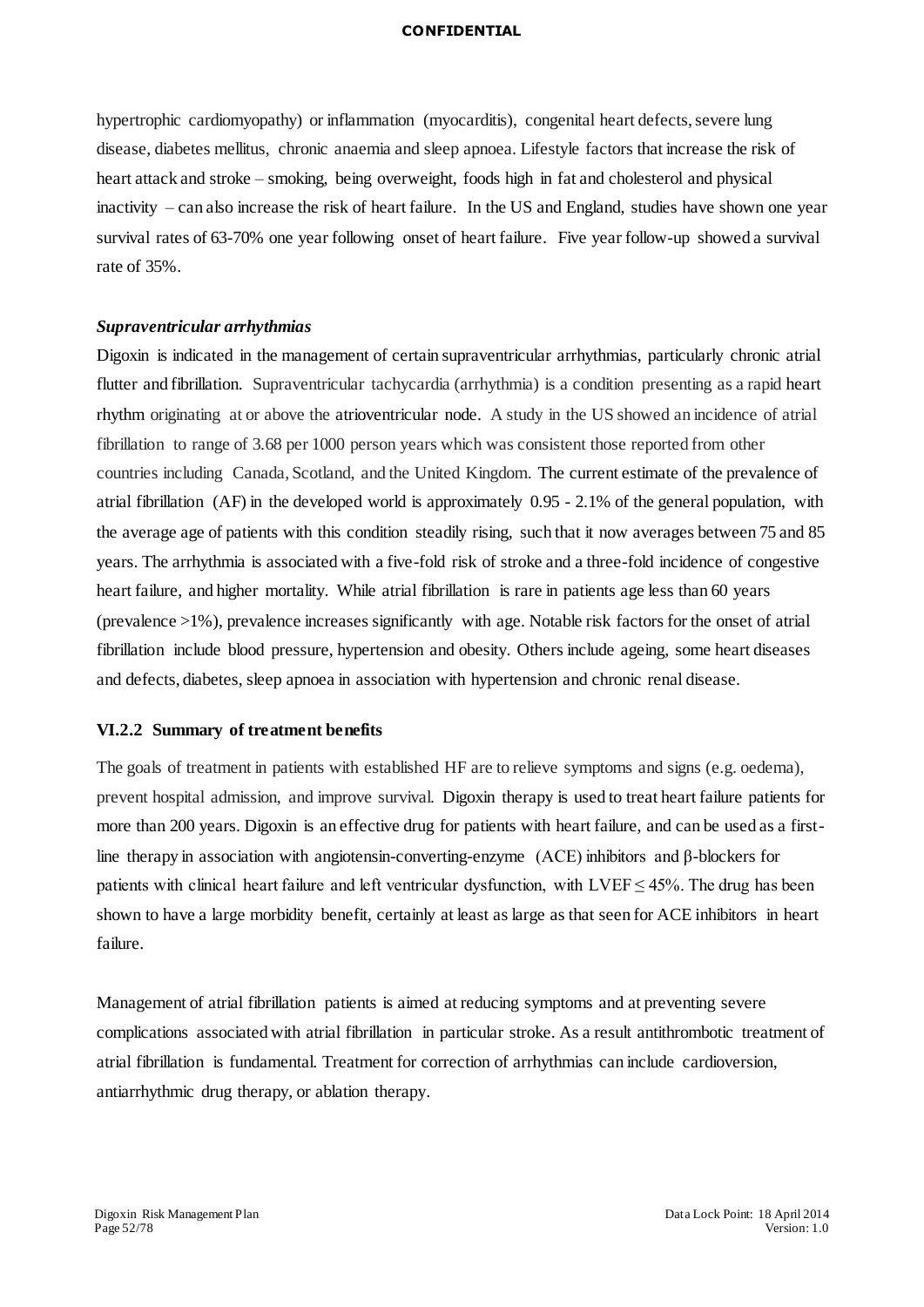## **VI.2.3 Unknowns relating to treatment benefits**

Digoxin has been used to treat patients globally since 1930. It has been used to patients in all age groups (paediatric patients through to the elderly), in pregnant and lactating women and with careful monitoring in patients with hepatic and renal impairment during which time the efficacy of the product has been well established.

# **VI.2.4 Summary of safety concerns**

| <b>Risk</b>            | What is known                                 | Preventability               |
|------------------------|-----------------------------------------------|------------------------------|
| Irregular heart beat   | Digoxin increases the ability of heart        | Yes, by monitoring for early |
|                        | muscle to contract by complex                 | symptoms and notifying your  |
|                        | mechanisms involving sodium, potassium        | doctor immediately           |
|                        | and calcium ions. Any changes in the to       |                              |
|                        | the calcium ion mobility can therefore        |                              |
|                        | impact on heart beat regulation.              |                              |
| Poisoning/toxicity and | Digoxin has a narrow therapeutic range        | Yes, by monitoring for early |
| overdosing             | (dose at which drug is effective). Multiple   | symptoms and notifying your  |
|                        | drugs can affect it availability in the blood | doctor immediately           |
|                        | stream and each person has to be assessed     | and                          |
|                        | for the correct dosage based on age, lean     |                              |
|                        | body wright and kidney function. For          | Ensuring that you do not     |
|                        | these reasons, there is a risk of digoxin     | exceed the prescribed dosage |
|                        | toxicity (poisoning) or overdosage where      |                              |
|                        | the levels of digoxin in the blood are too    |                              |
|                        | high and can cause harm. The symptoms         |                              |
|                        | and signs of toxicity are generally           |                              |
|                        | nonspecific: fatigue, blurred vision,         |                              |
|                        | change in colour vision (e.g. "yellow         |                              |
|                        | vision"), weight loss, nausea (feeling        |                              |
|                        | sick), vomiting, diarrhoea, abdominal         |                              |
|                        | pain, headache, dizziness, confusion, and     |                              |
|                        | delirium. It is also associated with          |                              |
|                        | irregular heartbeats.                         |                              |